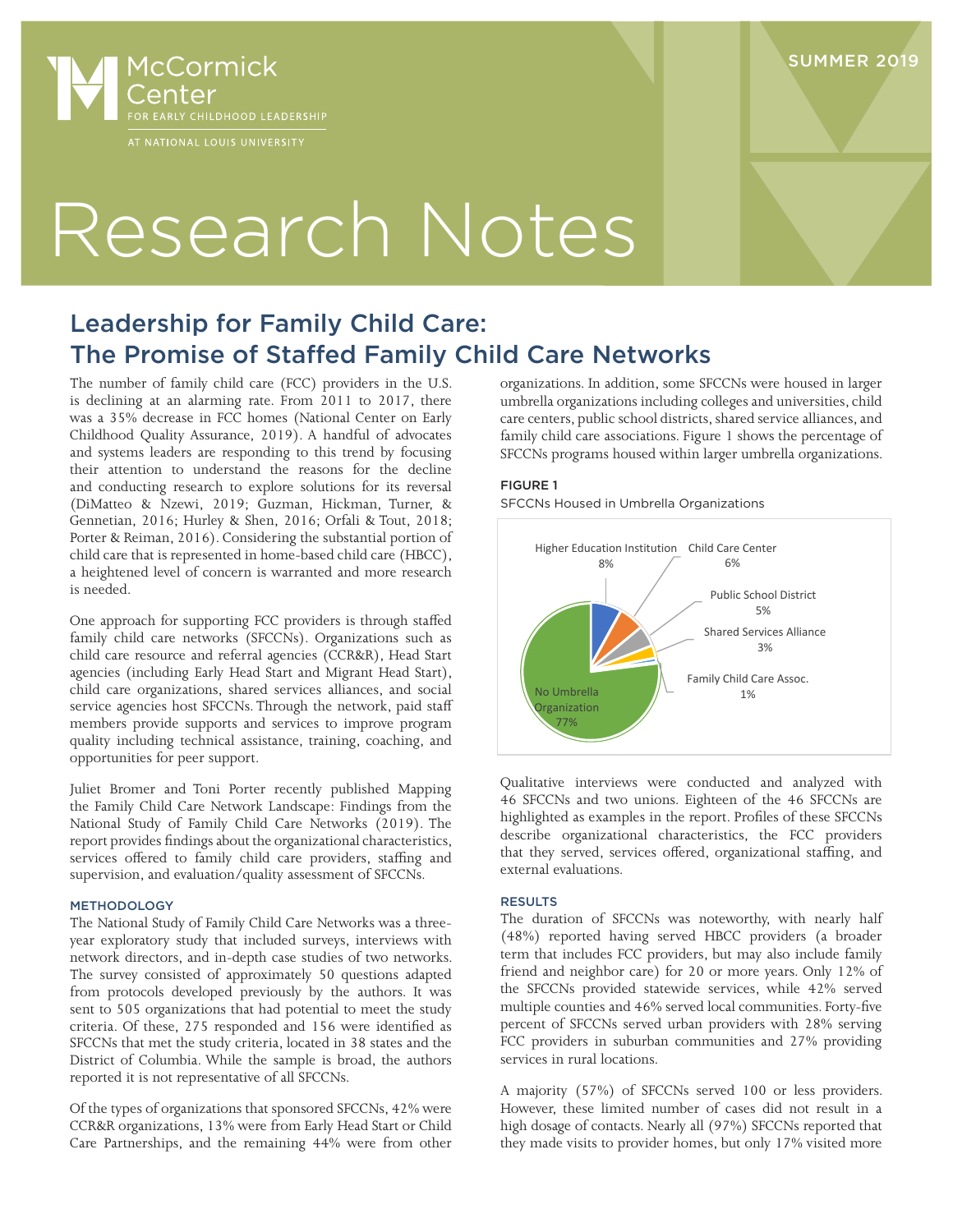frequently than once per month, indicating a "light touch" approach. There were significant differences among CCR&Rs, Head Start SFCCNs, and other types of SFCCNs. Table 1 shows the frequency of visits and how they differ by program type.

#### TABLE 1

#### Frequency of SFCCN Visits

| Frequency                | <b>All SFCCNs</b><br>$(N=151)$ | <b>CCR&amp;R</b><br>$(n=64)$ | <b>Head Start</b><br>$(n=21)$ | Other<br><b>SFCCNs</b><br>$(n=66)$ |
|--------------------------|--------------------------------|------------------------------|-------------------------------|------------------------------------|
| Weekly<br>visits         | $5\%$ (8)                      | $0\%$ (0)***                 | 19% (4)***                    | $6\%$ (4)                          |
| Every other<br>week      | 12% (18)                       | 5% (3)***                    | 57% (12)***                   | 5% (3)***                          |
| Monthly                  | 25% (18)                       | 14% (9)***                   | $14\%$ (3)                    | 39% (26)***                        |
| 1 to 6 times<br>per year | 36% (55)                       | 48% (31)***                  | $10\%$ (2)***                 | 33% (22)                           |
| As needed                | 21% (32)                       | 33% (21)***                  | $0\%$ (0)***                  | 17% (11)                           |

\*\*\* p≤.001; Denotes significant differences between CCR&R, Head Start, and Other SFCCNs. Bold indicates a medium or large effect size for which type of SFCCN is more or less likely to offer the service.

Nearly all (97%) SFCCNs offered training to providers. More than 80% of SFCCNs report training on topics focused on early care and education. A majority also reported offering training related to managing a child care business (77%), licensing regulations (73%), stress management (73%), and working with dual language learners (59%). SFCCNs also offered opportunities for providers to learn from one another by sponsoring support groups and other activities including: staff and/or providerfacilitated peer support groups (73%), provider recognition events (53%), an annual conference (49%), peer mentoring (42%), and links to a family child care association (34%). CCR&R networks were closely connected to the quality rating and improvement systems (QRIS) in their states.

The survey examined the types of business and administrative supports offered by SFCCNs. The most frequently offered supports included: 1) developing policy handbooks and parent contracts and 2) helping to complete forms and applications. These were the only items that showed significant differences of magnitude among CCR&Rs, Head Start SFCCNs, and other types of SFCCNs. Table 2 shows the frequency of business and administrative supports offered and how they differ by program type.

Research suggests that a combination of services is more likely to support child care quality than single supports alone (Bromer, Van Haitsma, Daley, & Modigliani, 2009; Bromer & Korfmacher, 2017). The authors examined various combinations of services and found overwhelming evidence that Head Start SFCCNs combined services in contrast to CCR&R or other SRCCNs. Only SRCCNs associated with Head Start/Early Head Start offered a combination of services that predict quality. The percentage of Head Start SFCCNs providing various combined services included:

 Evidence-based curriculum and comprehensive resources for children and families (75%)

- High-frequency visits and comprehensive resources for children and families (80%)
- Evidence-based curriculum and high-frequency visits  $(57%)$
- High-frequency visits and evidence-based curriculum and comprehensive resources for children and families (60%)

#### TABLE 2.

Frequency of Business and Administrative Support

| <b>Type of</b><br>Support                                | AII<br><b>SFCCNs</b><br>$(N=156)$ | <b>CCR&amp;R</b><br>$(n=66)$ | <b>Head</b><br><b>Start</b><br>$(n=21)$ | Other<br><b>SFCCNs</b><br>$(n=69)$ |
|----------------------------------------------------------|-----------------------------------|------------------------------|-----------------------------------------|------------------------------------|
| Develop policy<br>handbooks and<br>parent contracts      | 76% (119)                         | 88% (58)**                   | 57% (12)**                              | 71% (49)                           |
| Help complete<br>forms and<br>applications               | 74% (116)                         | 88% (58)**                   | 67% (14)                                | 64% (44)**                         |
| Help recruit<br>and enroll new<br>families               | 72% (112)                         | 69% (45)                     | 95% (20)*                               | 68% (47)                           |
| Help with<br>recordkeeping                               | 62% (96)                          | 70% (46)                     | 57% (12)                                | 55% (38)                           |
| Process or help<br>providers collect<br>subsidy payments | 35% (55)                          | 35% (23)                     | $43\%$ (9)                              | 33% (23)                           |
| Offer health or<br>liability insurance                   | 34% (53)                          | 38% (25)                     | 33% (7)                                 | 30% (21)                           |
| Collect or help<br>providers collect<br>parent fees      | 28% (43)                          | 21% (14)                     | $29\%$ (6)                              | 33% (23)                           |
| Help with tax<br>preparation                             | 27% (42)                          | 33% (22)                     | 24% (5)                                 | 22% (15)                           |
| Help with<br>substitute<br>caregivers                    | 20% (31)                          | 17% (11)                     | 19% (4)                                 | 23% (16)                           |

\*\*p≤.01; \*p≤.05; Denotes significant differences between CCR&R, Head Start, and Other SFCCNs. Bold indicates a medium or large effect size for which type of SFCCN is more or less likely to offer the service.

Family child care specialists, consultants, or coaches were the most common staff positions at SFCCNs. A majority of SFCCNs had staff that were dedicated to work with HBCC providers, but 60% reported that all of their staff worked with HBCC providers. As indicated in Figure 1, many SFCCNs are housed in larger umbrella organizations, which may account for the delegation of staff working with HBCC providers. Qualifications for staff working in SFCCNs mirrored that of child care center directors. Of SFCCN staff who work with HBCC providers, 52% were required to have a B.A. degree and 4% were required to have an M.A. degree.

#### **DISCUSSION**

We believe this report supports the notion that SFCCNs have the potential to increase the supply of FCC in local communities and should receive greater attention in early childhood systems development. These findings suggest that SFCCNs are embedded in a broad array of early childhood program support systems. They are found in a majority of states with approximately one-fourth associated with larger umbrella organizations. The longevity of SRCCNs serving HBCC providers suggests it is a sustainable model. However, the low dosage of site visits or "light touch" raises questions about the efficacy of the intervention for sustaining programs and improving quality. While a majority